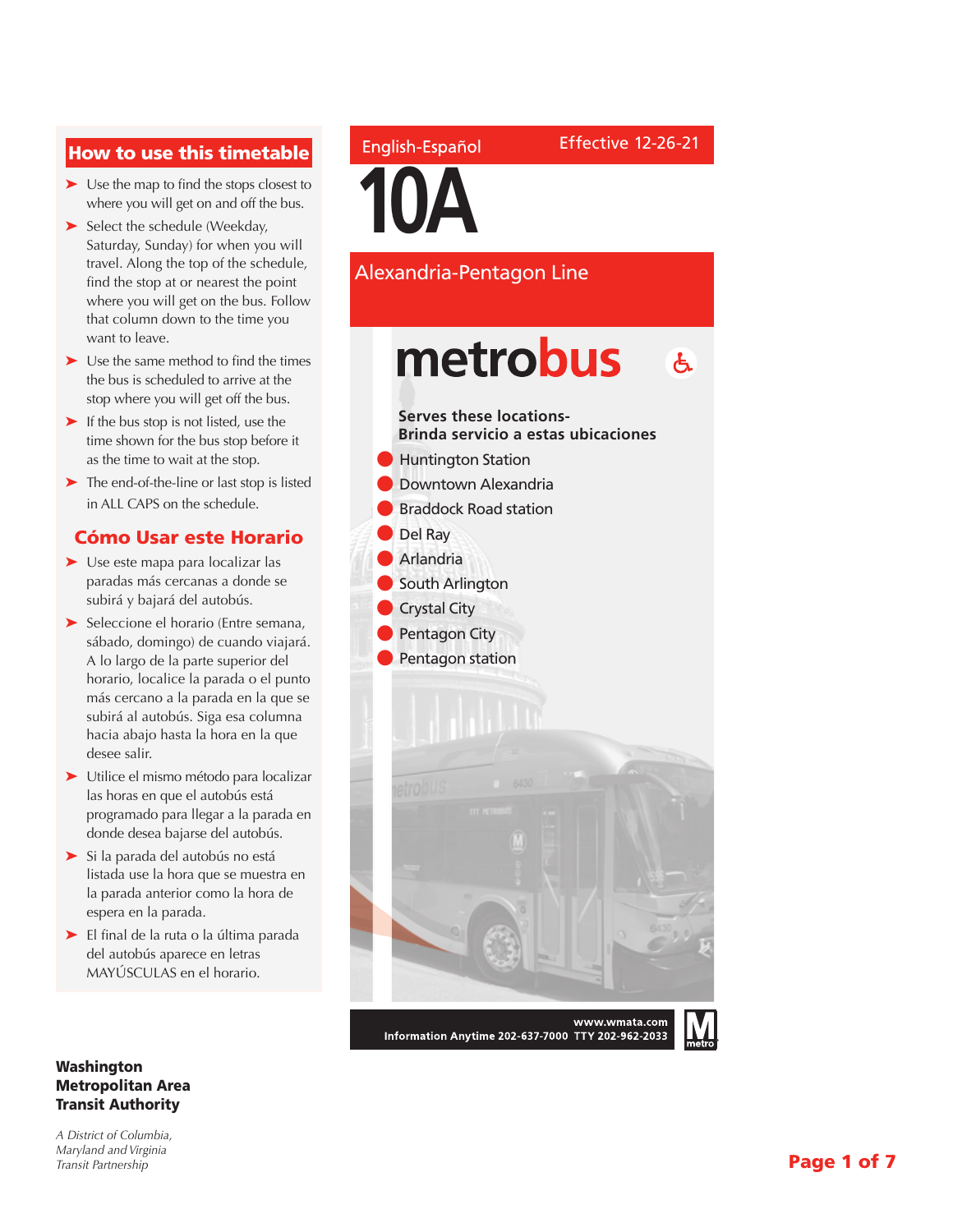

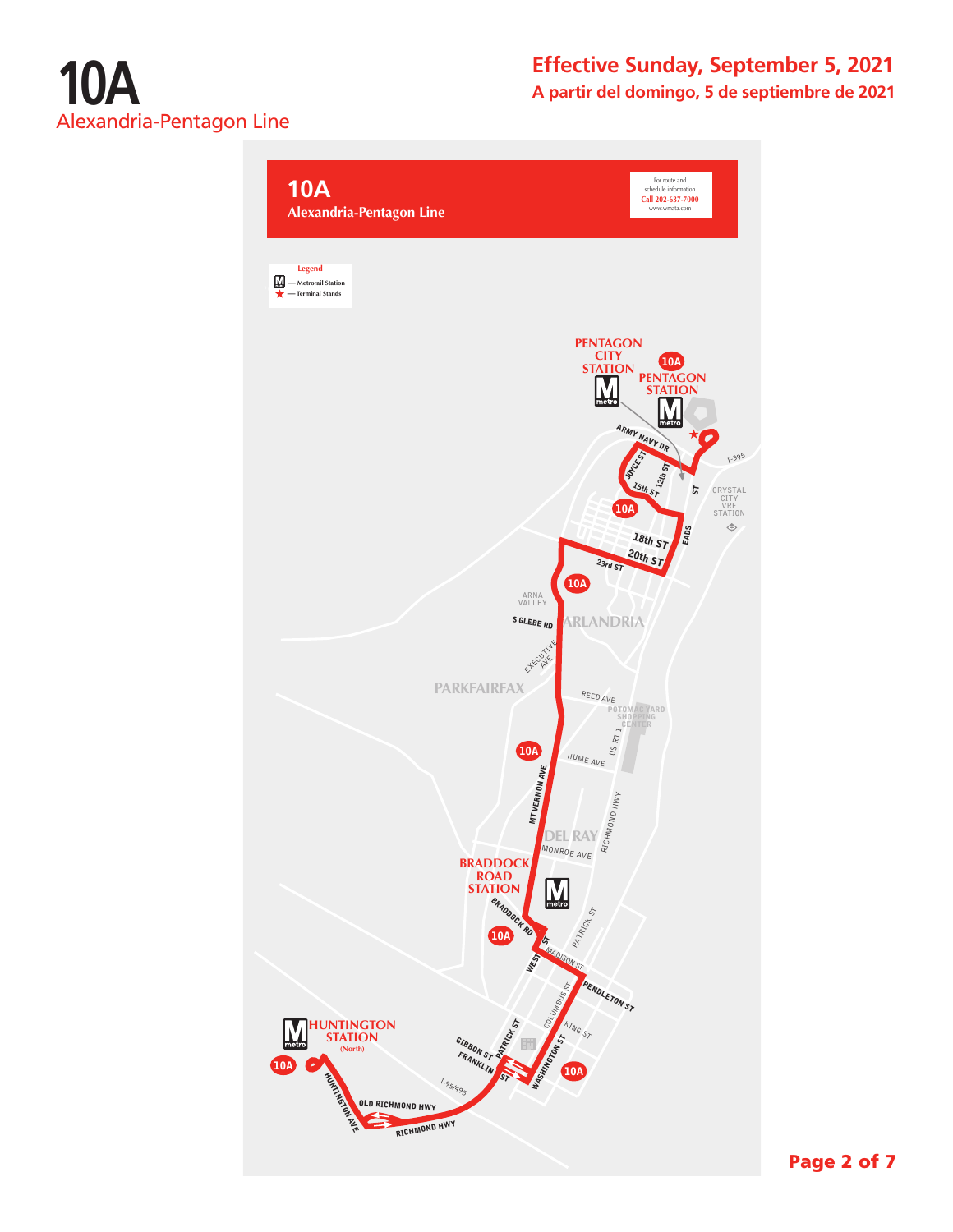# **• Northbound To Pentagon station**

|                          |                            |                              |                                         | <b>Monday thru Friday - De Lunes a viernes</b> |                                                            |                                 |                      |  |
|--------------------------|----------------------------|------------------------------|-----------------------------------------|------------------------------------------------|------------------------------------------------------------|---------------------------------|----------------------|--|
| Route<br>Number          | Huntington<br>(North)<br>М | King &<br>Washington<br>Sts. | <b>Braddock</b><br>Rd.<br>Μ             | Mount<br>Vernon<br>&<br>Hume<br>Aves.          | Mount<br>Vernon<br>&<br><b>Executive</b><br>Aves.          | S.<br>23rd<br>&<br>Fern<br>Sts. | <b>PENTAGON</b><br>M |  |
|                          |                            |                              | <b>AM Service - Servicio matutino</b>   |                                                |                                                            |                                 |                      |  |
| <b>10A</b>               | 4:25                       | 4:35                         | 4:42                                    | 4:47                                           | 4:51                                                       | 4:57                            | 5:07                 |  |
| <b>10A</b>               | 4:55                       | 5:05                         | 5:12                                    | 5:17                                           | 5:21                                                       | 5:27                            | 5:37                 |  |
| <b>10A</b>               | 5:25                       | 5:35                         | 5:42                                    | 5:47                                           | 5:51                                                       | 5:57                            | 6:07                 |  |
| <b>10A</b>               | 5:55                       | 6:05                         | 6:12                                    | 6:17                                           | 6:21                                                       | 6:27                            | 6:37                 |  |
| <b>10A</b>               | 6:25                       | 6:35                         | 6:42                                    | 6:47                                           | 6:52                                                       | 6:59                            | 7:10                 |  |
| <b>10A</b>               | 6:55                       | 7:05                         | 7:12                                    | 7:17                                           | 7:22                                                       | 7:29                            | 7:40                 |  |
| <b>10A</b>               | 7:25                       | 7:37                         | 7:45                                    | 7:52                                           | 7:57                                                       | 8:04                            | 8:16                 |  |
| <b>10A</b>               | 7:55                       | 8:07                         | 8:15                                    | 8:22                                           | 8:27                                                       | 8:34                            | 8:46                 |  |
| <b>10A</b>               | 8:25                       | 8:37                         | 8:45                                    | 8:52                                           | 8:57                                                       | 9:04                            | 9:16                 |  |
| <b>10A</b>               | 8:55                       | 9:07                         | 9:15                                    | 9:22                                           | 9:27                                                       | 9:34                            | 9:46                 |  |
| <b>10A</b>               | 9:25                       | 9:36                         | 9:45                                    | 9:51                                           | 9:55                                                       | 10:01                           | 10:14                |  |
| <b>10A</b>               | 9:55                       | 10:06                        | 10:15                                   | 10:21                                          | 10:25                                                      | 10:31                           | 10:44                |  |
| <b>10A</b>               | 10:25                      | 10:36                        | 10:45                                   | 10:51                                          | 10:55                                                      | 11:01                           | 11:14                |  |
| <b>10A</b>               | 10:55                      | 11:06                        | 11:15                                   | 11:21                                          | 11:25                                                      | 11:31                           | 11:44                |  |
| <b>10A</b>               | 11:25                      | 11:36                        | 11:45                                   | 11:51                                          | 11:55                                                      | 12:01                           | 12:14                |  |
| <b>10A</b>               | 11:55                      | 12:06                        | 12:15                                   | 12:21                                          | 12:25                                                      | 12:31                           | 12:44                |  |
|                          |                            |                              | <b>PM Service - Servicio vespertino</b> | 12:51                                          |                                                            |                                 |                      |  |
| 10A                      | 12:25                      | 12:36                        | 12:45                                   |                                                | 12:55                                                      | 1:01                            | 1:14                 |  |
| <b>10A</b><br><b>10A</b> | 12:55                      | 1:06                         | 1:15                                    | 1:21<br>1:51                                   | 1:25<br>1:55                                               | 1:31                            | 1:44<br>2:14         |  |
| <b>10A</b>               | 1:25<br>1:55               | 1:36<br>2:06                 | 1:45<br>2:15                            | 2:21                                           | 2:25                                                       | 2:01<br>2:31                    | 2:44                 |  |
| <b>10A</b>               | 2:25                       | 2:36                         | 2:45                                    | 2:52                                           | 2:57                                                       | 3:03                            | 3:18                 |  |
| <b>10A</b>               | 2:55                       | 3:06                         | 3:15                                    | 3:22                                           | 3:27                                                       | 3:33                            | 3:48                 |  |
| <b>10A</b>               | 3:25                       | 3:35                         | 3:44                                    | 3:52                                           | 3:57                                                       | 4:04                            | 4:17                 |  |
| <b>10A</b>               | 3:55                       | 4:05                         | 4:14                                    | 4:22                                           | 4:27                                                       | 4:34                            | 4:47                 |  |
| <b>10A</b>               | 4:25                       | 4:35                         | 4:44                                    | 4:52                                           | 4:57                                                       | 5:04                            | 5:17                 |  |
| <b>10A</b>               | 4:55                       | 5:05                         | 5:14                                    | 5:22                                           | 5:27                                                       | 5:34                            | 5:47                 |  |
| <b>10A</b>               | 5:25                       | 5:34                         | 5:42                                    | 5:50                                           | 5:54                                                       | 6:00                            | 6:12                 |  |
| <b>10A</b>               | 5:55                       | 6:04                         | 6:12                                    | 6:20                                           | 6:24                                                       | 6:30                            | 6:42                 |  |
| <b>10A</b>               | 6:25                       | 6:34                         | 6:42                                    | 6:50                                           | 6:54                                                       | 7:00                            | 7:12                 |  |
| <b>10A</b>               | 6:55                       | 7:04                         | 7:12                                    | 7:20                                           | 7:24                                                       | 7:30                            | 7:42                 |  |
| 10A                      | 7:25                       | 7:34                         | 7:41                                    | 7:47                                           | 7:50                                                       | 7:55                            | 8:06                 |  |
| <b>10A</b>               | 7:55                       | 8:04                         | 8:11                                    | 8:17                                           | 8:20                                                       | 8:25                            | 8:36                 |  |
| <b>10A</b>               | 8:25                       | 8:34                         | 8:41                                    | 8:47                                           | 8:50                                                       | 8:55                            | 9:06                 |  |
| <b>10A</b>               | 8:55                       | 9:04                         | 9:11                                    | 9:17                                           | 9:20                                                       | 9:25                            | 9:36                 |  |
| <b>10A</b>               | 9:25                       | 9:34                         | 9:41                                    | 9:47                                           | 9:50                                                       | 9:55                            | 10:06                |  |
| <b>10A</b>               | 9:55                       | 10:04                        | 10:11                                   | 10:17                                          | 10:20                                                      | 10:25                           | 10:36                |  |
| <b>10A</b>               | 10:25                      | 10:34                        | 10:41                                   | 10:47                                          | 10:50                                                      | 10:55                           | 11:06                |  |
| <b>10A</b>               | 10:55                      | 11:04                        | 11:11                                   | 11:17                                          | 11:20                                                      | 11:25                           | 11:36                |  |
| <b>10A</b>               | 11:55                      | 12:03                        | 12:10                                   | 12:15                                          | 12:18                                                      | 12:23                           | 12:33                |  |
|                          |                            |                              |                                         |                                                | After Midnight Service - Servicio después de la medianoche |                                 |                      |  |
| 10A                      | 12:55                      | 1:03                         | 1:10                                    | 1:15                                           | 1:18                                                       | 1:23                            | 1:33                 |  |
| <b>10A</b>               | 1:55                       | 2:03                         | 2:10                                    | 2:15                                           | 2:18                                                       | 2:23                            | 2:33                 |  |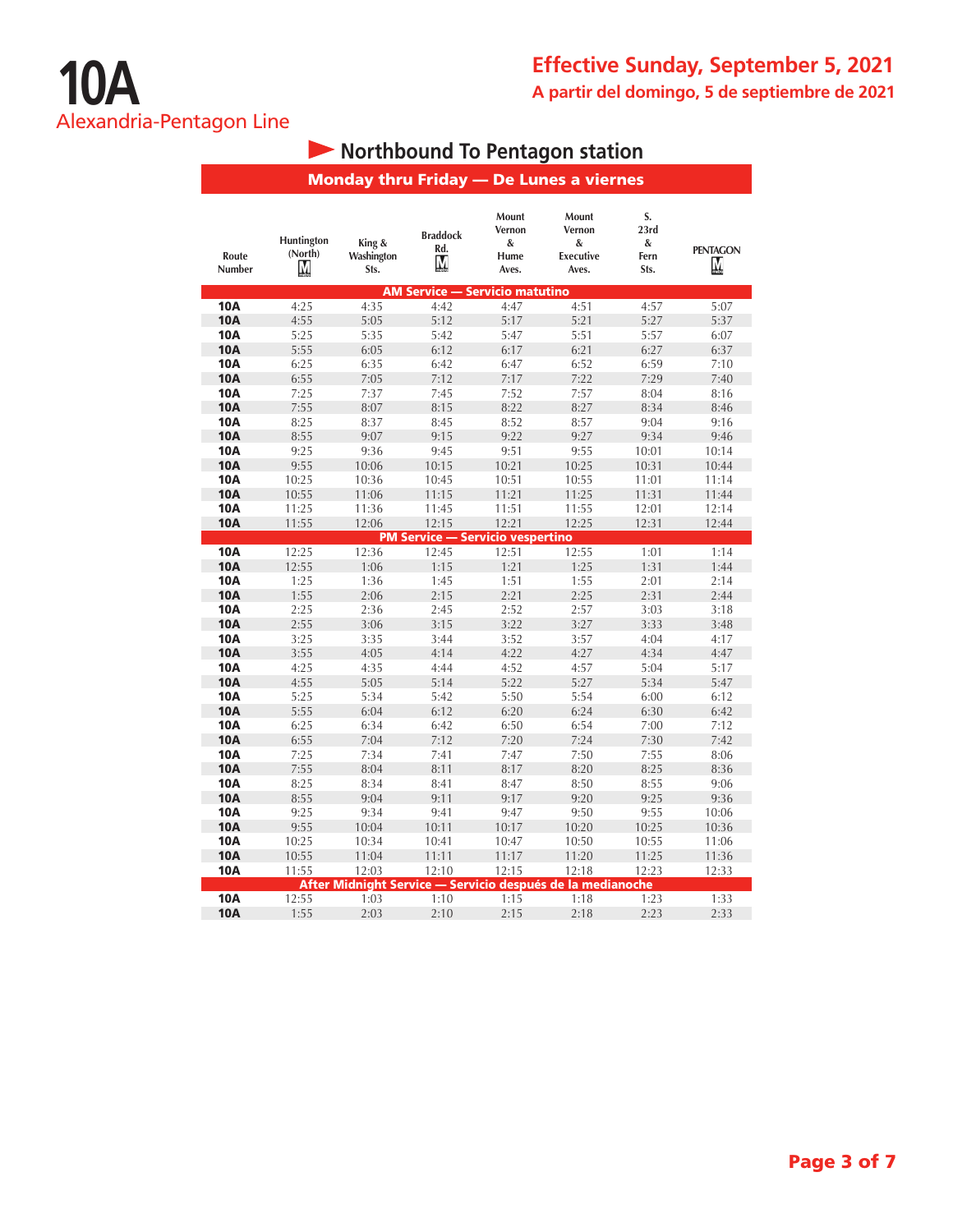|                          |               |                                 | <b>Monday thru Friday - De Lunes a viernes</b>             |                                       |                             |                                 |                                   |
|--------------------------|---------------|---------------------------------|------------------------------------------------------------|---------------------------------------|-----------------------------|---------------------------------|-----------------------------------|
| Route<br><b>Number</b>   | Pentagon<br>M | S.<br>23rd<br>&<br>Fern<br>Sts. | Mount<br>Vernon<br>&<br><b>Executive</b><br>Aves.          | Mount<br>Vernon<br>&<br>Hume<br>Aves. | <b>Braddock</b><br>Rd.<br>M | King<br>&<br>Washington<br>Sts. | <b>HUNTINGTON</b><br>(NORTH)<br>Μ |
|                          |               |                                 | <b>AM Service — Servicio matutino</b>                      |                                       |                             |                                 |                                   |
| <b>10A</b>               | 5:00          | 5:12                            | 5:18                                                       | 5:21                                  | 5:28                        | 5:35                            | 5:44                              |
| <b>10A</b>               | 5:30          | 5:42                            | 5:48                                                       | 5:51                                  | 5:58                        | 6:05                            | 6:14                              |
| 10A                      | 6:00          | 6:12                            | 6:18                                                       | 6:21                                  | 6:28                        | 6:35                            | 6:44                              |
| <b>10A</b>               | 6:30          | 6:42                            | 6:48                                                       | 6:51                                  | 6:58                        | 7:05                            | 7:14                              |
| 10A                      | 7:00          | 7:14                            | 7:20                                                       | 7:24                                  | 7:33                        | 7:42                            | 7:52                              |
| <b>10A</b>               | 7:30          | 7:44                            | 7:50                                                       | 7:54                                  | 8:03                        | 8:12                            | 8:22                              |
| 10A                      | 8:00          | 8:14                            | 8:20                                                       | 8:24                                  | 8:33                        | 8:42                            | 8:52                              |
| <b>10A</b>               | 8:30          | 8:44                            | 8:50                                                       | 8:54                                  | 9:03                        | 9:12                            | 9:22                              |
| 10A                      | 9:00          | 9:11                            | 9:17                                                       | 9:21                                  | 9:29                        | 9:39                            | 9:49                              |
| <b>10A</b>               | 9:30          | 9:41                            | 9:47                                                       | 9:51                                  | 9:59                        | 10:09                           | 10:19                             |
| 10A                      | 10:00         | 10:11                           | 10:17                                                      | 10:21                                 | 10:29                       | 10:39                           | 10:49                             |
| <b>10A</b>               | 10:30         | 10:41                           | 10:47                                                      | 10:51                                 | 10:59                       | 11:09                           | 11:19                             |
| 10A                      | 11:00         | 11:11                           | 11:17                                                      | 11:21                                 | 11:29                       | 11:39                           | 11:49                             |
| <b>10A</b>               | 11:30         | 11:41                           | 11:47                                                      | 11:51                                 | 11:59                       | 12:09                           | 12:19                             |
| <b>10A</b>               |               |                                 | <b>PM Service - Servicio vespertino</b>                    |                                       |                             |                                 |                                   |
|                          | 12:00         | 12:13                           | 12:18                                                      | 12:22                                 | 12:29                       | 12:38                           | 12:47                             |
| <b>10A</b>               | 12:30         | 12:43                           | 12:48                                                      | 12:52                                 | 12:59                       | 1:08                            | 1:17                              |
| <b>10A</b>               | 1:00          | 1:13                            | 1:18                                                       | 1:22                                  | 1:29                        | 1:38                            | 1:47                              |
| <b>10A</b><br><b>10A</b> | 1:30          | 1:43<br>2:13                    | 1:48                                                       | 1:52                                  | 1:59                        | 2:08                            | 2:17                              |
|                          | 2:00          |                                 | 2:18                                                       | 2:22                                  | 2:29                        | 2:38                            | 2:47                              |
| <b>10A</b><br><b>10A</b> | 2:30          | 2:45                            | 2:52                                                       | 2:57                                  | 3:05                        | 3:15                            | 3:29                              |
|                          | 3:00          | 3:15                            | 3:22                                                       | 3:27                                  | 3:35                        | 3:45                            | 3:59                              |
| <b>10A</b><br><b>10A</b> | 3:30          | 3:45                            | 3:52                                                       | 3:57                                  | 4:05                        | 4:15                            | 4:29                              |
|                          | 4:00          | 4:15                            | 4:22                                                       | 4:27                                  | 4:35                        | 4:45                            | 4:59                              |
| <b>10A</b><br><b>10A</b> | 4:30          | 4:45                            | 4:52                                                       | 4:57                                  | 5:05                        | 5:15                            | 5:29                              |
| <b>10A</b>               | 5:00<br>5:30  | 5:15                            | 5:22<br>5:52                                               | 5:27                                  | 5:35<br>6:05                | 5:45                            | 5:59                              |
| <b>10A</b>               | 6:00          | 5:45<br>6:15                    | 6:22                                                       | 5:57<br>6:27                          | 6:35                        | 6:15<br>6:45                    | 6:29<br>6:59                      |
| <b>10A</b>               | 6:30          | 6:45                            | 6:52                                                       | 6:57                                  | 7:05                        | 7:15                            | 7:29                              |
| <b>10A</b>               | 7:00          | 7:15                            | 7:22                                                       | 7:27                                  | 7:35                        | 7:45                            | 7:59                              |
| <b>10A</b>               | 7:30          | 7:43                            | 7:49                                                       | 7:52                                  | 7:59                        | 8:06                            | 8:19                              |
| <b>10A</b>               | 8:00          | 8:13                            | 8:19                                                       | 8:22                                  | 8:29                        | 8:36                            | 8:49                              |
| <b>10A</b>               | 8:30          | 8:43                            | 8:49                                                       | 8:52                                  | 8:59                        | 9:06                            | 9:19                              |
| <b>10A</b>               | 8:55          | 9:08                            | 9:14                                                       | 9:17                                  | 9:23                        | 9:30                            | 9:41                              |
| <b>10A</b>               | 9:30          | 9:43                            | 9:49                                                       | 9:52                                  | 9:58                        | 10:05                           | 10:16                             |
| <b>10A</b>               | 10:00         | 10:13                           | 10:19                                                      | 10:22                                 | 10:28                       | 10:35                           | 10:46                             |
| <b>10A</b>               | 11:00         | 11:13                           | 11:19                                                      | 11:22                                 | 11:28                       | 11:35                           | 11:46                             |
|                          |               |                                 | After Midnight Service — Servicio después de la medianoche |                                       |                             |                                 |                                   |
| <b>10A</b>               | 12:00         | 12:13                           | 12:19                                                      | 12:22                                 | 12:28                       | 12:35                           | 12:46                             |
| <b>10A</b>               | 1:00          | 1:13                            | 1:19                                                       | 1:22                                  | 1:28                        | 1:35                            | 1:46                              |
|                          |               |                                 |                                                            |                                       |                             |                                 |                                   |

# **Southbound To Huntington Station**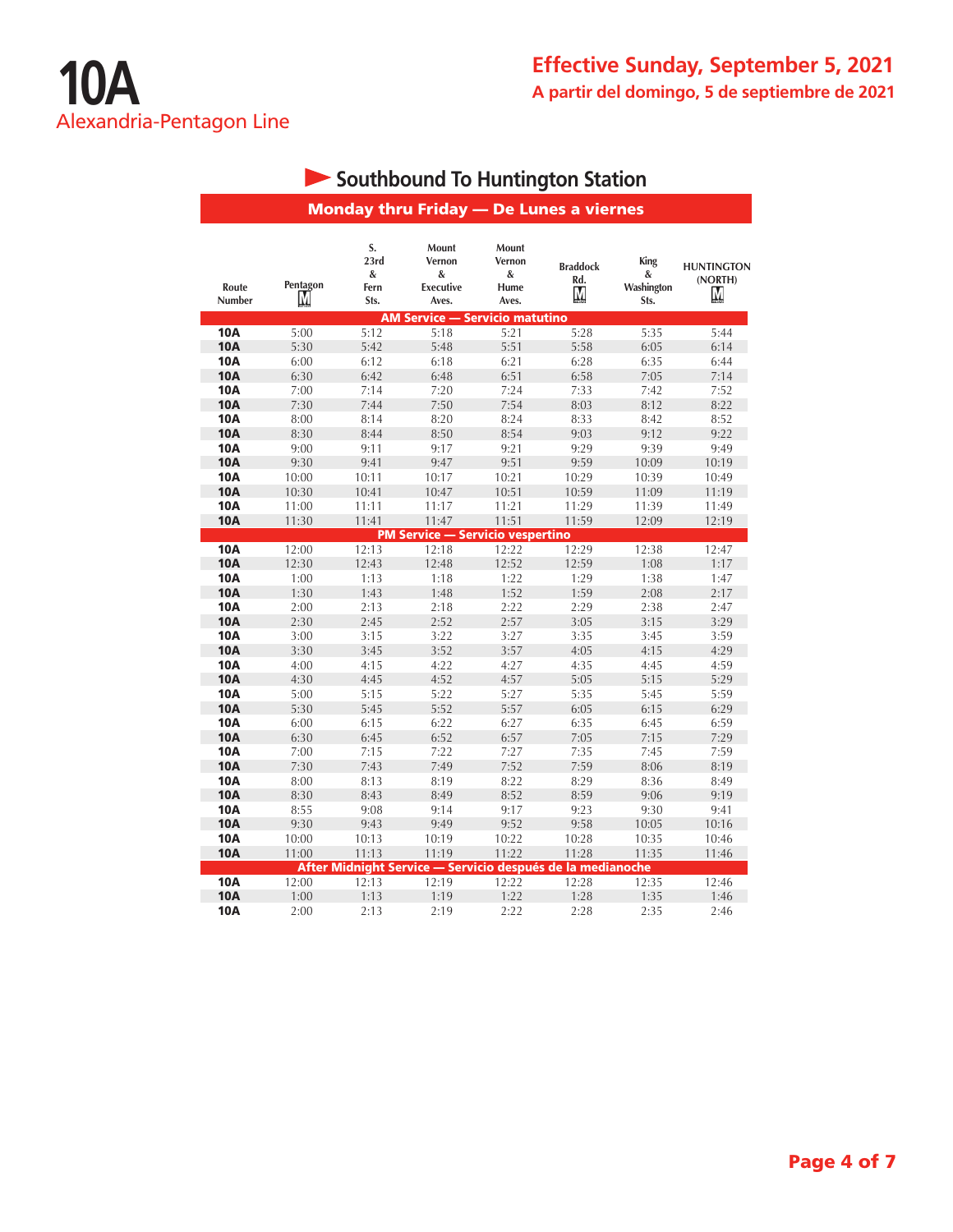|                 |                            |                              | Saturday — Sábados                                         |                                       |                                                   |                                 |                      |
|-----------------|----------------------------|------------------------------|------------------------------------------------------------|---------------------------------------|---------------------------------------------------|---------------------------------|----------------------|
| Route<br>Number | Huntington<br>(North)<br>М | King &<br>Washington<br>Sts. | <b>Braddock</b><br>Rd.<br>M                                | Mount<br>Vernon<br>&<br>Hume<br>Aves. | Mount<br>Vernon<br>&<br><b>Executive</b><br>Aves. | S.<br>23rd<br>&<br>Fern<br>Sts. | <b>PENTAGON</b><br>M |
|                 |                            |                              | <b>AM Service — Servicio matutino</b>                      |                                       |                                                   |                                 |                      |
| 10A             | 5:36                       | 5:44                         | 5:50                                                       | 5:55                                  | 5:59                                              | 6:04                            | 6:15                 |
| <b>10A</b>      | 6:06                       | 6:16                         | 6:23                                                       | 6:28                                  | 6:32                                              | 6:37                            | 6:48                 |
| <b>10A</b>      | 6:36                       | 6:46                         | 6:53                                                       | 6:58                                  | 7:02                                              | 7:07                            | 7:18                 |
| <b>10A</b>      | 7:06                       | 7:16                         | 7:23                                                       | 7:28                                  | 7:32                                              | 7:37                            | 7:48                 |
| <b>10A</b>      | 7:36                       | 7:46                         | 7:53                                                       | 7:58                                  | 8:02                                              | 8:07                            | 8:18                 |
| <b>10A</b>      | 8:06                       | 8:16                         | 8:23                                                       | 8:28                                  | 8:32                                              | 8:37                            | 8:48                 |
| <b>10A</b>      | 8:36                       | 8:46                         | 8:53                                                       | 8:58                                  | 9:02                                              | 9:07                            | 9:18                 |
| <b>10A</b>      | 9:06                       | 9:17                         | 9:25                                                       | 9:31                                  | 9:35                                              | 9:41                            | 9:53                 |
| <b>10A</b>      | 9:36                       | 9:47                         | 9:55                                                       | 10:01                                 | 10:05                                             | 10:11                           | 10:23                |
| <b>10A</b>      | 10:06                      | 10:17                        | 10:25                                                      | 10:31                                 | 10:35                                             | 10:41                           | 10:53                |
| <b>10A</b>      | 10:36                      | 10:47                        | 10:55                                                      | 11:01                                 | 11:05                                             | 11:11                           | 11:23                |
| <b>10A</b>      | 11:06                      | 11:17                        | 11:25                                                      | 11:31                                 | 11:35                                             | 11:41                           | 11:53                |
| <b>10A</b>      | 11:36                      | 11:47                        | 11:55                                                      | 12:01                                 | 12:05                                             | 12:11                           | 12:23                |
|                 |                            |                              | <b>PM Service - Servicio vespertino</b>                    |                                       |                                                   |                                 |                      |
| <b>10A</b>      | 12:06                      | 12:17                        | 12:25                                                      | 12:31                                 | 12:35                                             | 12:41                           | 12:53                |
| <b>10A</b>      | 12:36                      | 12:47                        | 12:55                                                      | 1:01                                  | 1:05                                              | 1:11                            | 1:23                 |
| <b>10A</b>      | 1:06                       | 1:17                         | 1:25                                                       | 1:31                                  | 1:35                                              | 1:41                            | 1:53                 |
| <b>10A</b>      | 1:36                       | 1:47                         | 1:55                                                       | 2:01                                  | 2:05                                              | 2:11                            | 2:23                 |
| <b>10A</b>      | 2:06                       | 2:17                         | 2:25                                                       | 2:31                                  | 2:35                                              | 2:41                            | 2:53                 |
| <b>10A</b>      | 2:36                       | 2:47                         | 2:55                                                       | 3:01                                  | 3:05                                              | 3:11                            | 3:23                 |
| <b>10A</b>      | 3:06                       | 3:17                         | 3:25                                                       | 3:31                                  | 3:35                                              | 3:41                            | 3:53                 |
| <b>10A</b>      | 3:36                       | 3:47                         | 3:55                                                       | 4:01                                  | 4:05                                              | 4:11                            | 4:23                 |
| <b>10A</b>      | 4:06                       | 4:17                         | 4:25                                                       | 4:31                                  | 4:35                                              | 4:41                            | 4:53                 |
| <b>10A</b>      | 4:36                       | 4:47                         | 4:55                                                       | 5:01                                  | 5:05                                              | 5:11                            | 5:23                 |
| <b>10A</b>      | 5:06                       | 5:17                         | 5:25                                                       | 5:31                                  | 5:35                                              | 5:41                            | 5:53                 |
| <b>10A</b>      | 5:36                       | 5:47                         | 5:55                                                       | 6:01                                  | 6:05                                              | 6:11                            | 6:23                 |
| <b>10A</b>      | 6:06                       | 6:17                         | 6:25                                                       | 6:31                                  | 6:35                                              | 6:41                            | 6:53                 |
| <b>10A</b>      | 6:36                       | 6:47                         | 6:55                                                       | 7:01                                  | 7:05                                              | 7:11                            | 7:23                 |
| <b>10A</b>      | 7:12                       | 7:20                         | 7:27                                                       | 7:32                                  | 7:35                                              | 7:40                            | 7:51                 |
| <b>10A</b>      | 7:36                       | 7:44                         | 7:51                                                       | 7:56                                  | 7:59                                              | 8:04                            | 8:15                 |
| <b>10A</b>      | 8:06                       | 8:14                         | 8:21                                                       | 8:26                                  | 8:29                                              | 8:34                            | 8:45                 |
| <b>10A</b>      | 8:36                       | 8:44                         | 8:51                                                       | 8:56                                  | 8:59                                              | 9:04                            | 9:15                 |
| <b>10A</b>      | 9:06                       | 9:14                         | 9:21                                                       | 9:26                                  | 9:29                                              | 9:34                            | 9:45                 |
| <b>10A</b>      | 9:36                       | 9:44                         | 9:51                                                       | 9:56                                  | 9:59                                              | 10:04                           | 10:15                |
| <b>10A</b>      | 10:06                      | 10:14                        | 10:21                                                      | 10:26                                 | 10:29                                             | 10:34                           | 10:45                |
| <b>10A</b>      | 10:36                      | 10:44                        | 10:51                                                      | 10:56                                 | 10:59                                             | 11:04                           | 11:15                |
| <b>10A</b>      | 11:06                      | 11:14                        | 11:21                                                      | 11:26                                 | 11:29                                             | 11:34                           | 11:45                |
| <b>10A</b>      | 11:36                      | 11:44                        | 11:51                                                      | 11:56                                 | 11:59                                             | 12:04                           | 12:15                |
|                 |                            |                              | After Midnight Service - Servicio después de la medianoche |                                       |                                                   |                                 |                      |
| <b>10A</b>      | 12:06                      | 12:14                        | 12:21                                                      | 12:26                                 | 12:29                                             | 12:34                           | 12:45                |
| <b>10A</b>      | 12:25                      | 12:33                        | 12:40                                                      | 12:45                                 | 12:48                                             | 12:53                           | 1:04                 |
| <b>10A</b>      | 1:25                       | 1:33                         | 1:40                                                       | 1:45                                  | 1:48                                              | 1:53                            | 2:04                 |

## **• Northbound To Pentagon station**

*On five Federal holidays, Juneteenth, Columbus Day, Veterans' Day, Martin Luther King, Jr. Day, and Presidents' Day, the Saturday schedule will be in effect.*

*Metrobus proveerá servicio con horario de sábado durante los cinco días festivos de Juneteenth, Columbus Day, Veterans Day, Martin Luther King Jr. Day, y Presidents' Day.*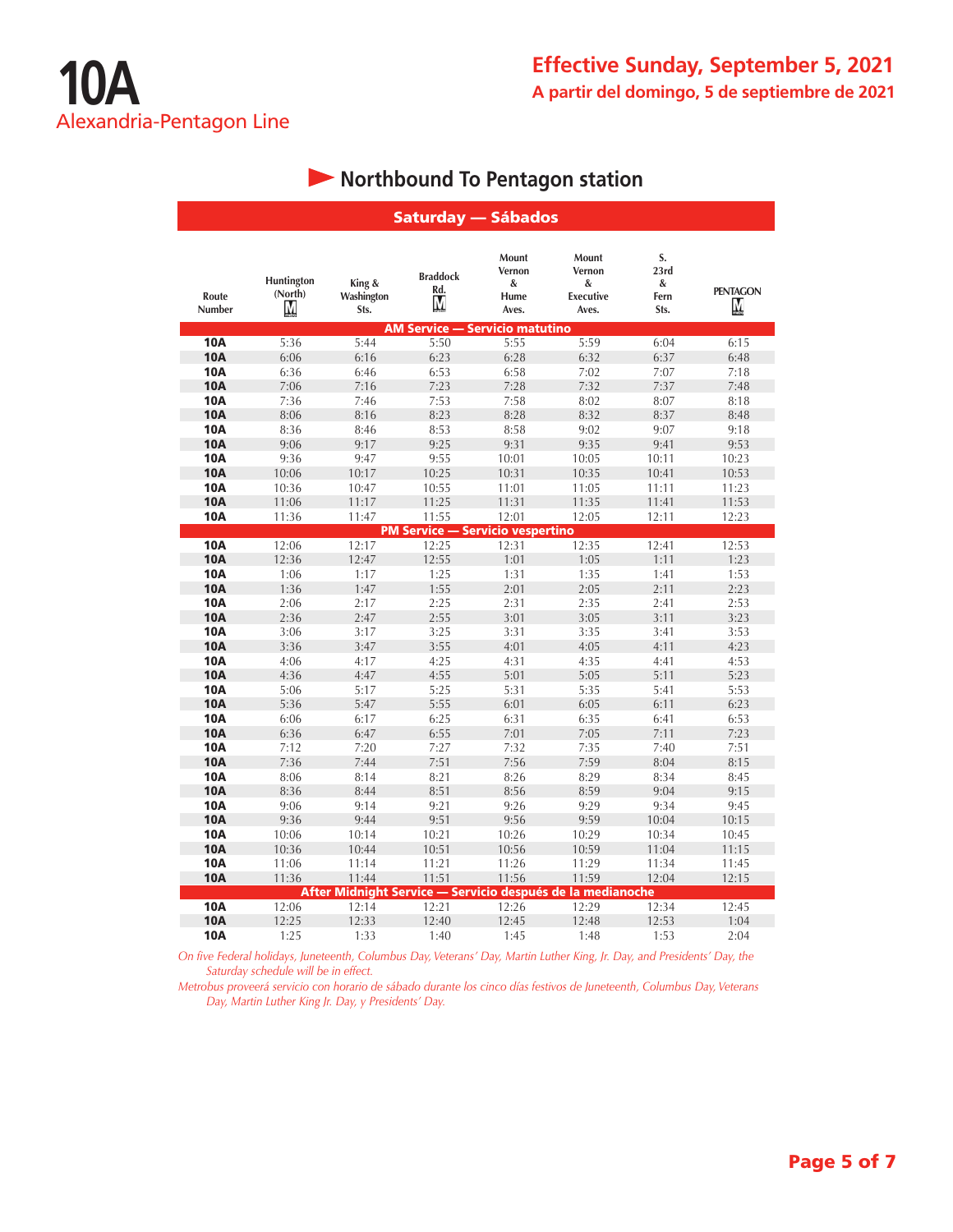### **Southbound To Huntington Station**

|                          |               |                                 | <b>Saturday — Sábados</b>                                  |                                       |                             |                                 |                                   |
|--------------------------|---------------|---------------------------------|------------------------------------------------------------|---------------------------------------|-----------------------------|---------------------------------|-----------------------------------|
| Route<br>Number          | Pentagon<br>М | S.<br>23rd<br>&<br>Fern<br>Sts. | Mount<br>Vernon<br>&<br><b>Executive</b><br>Aves.          | Mount<br>Vernon<br>&<br>Hume<br>Aves. | <b>Braddock</b><br>Rd.<br>M | King<br>&<br>Washington<br>Sts. | <b>HUNTINGTON</b><br>(NORTH)<br>Μ |
|                          |               |                                 | <b>AM Service — Servicio matutino</b>                      |                                       |                             |                                 |                                   |
| 10A                      | 5:30          | 5:41                            | 5:46                                                       | 5:49                                  | 5:55                        | 6:04                            | 6:13                              |
| <b>10A</b>               | 6:00          | 6:11                            | 6:16                                                       | 6:19                                  | 6:25                        | 6:34                            | 6:43                              |
| <b>10A</b>               | 6:30          | 6:41                            | 6:46                                                       | 6:49                                  | 6:55                        | 7:04                            | 7:13                              |
| <b>10A</b>               | 7:00          | 7:11                            | 7:16                                                       | 7:19                                  | 7:25                        | 7:34                            | 7:43                              |
| <b>10A</b>               | 7:30          | 7:41                            | 7:46                                                       | 7:49                                  | 7:55                        | 8:04                            | 8:13                              |
| <b>10A</b>               | 8:00          | 8:11                            | 8:16                                                       | 8:19                                  | 8:25                        | 8:34                            | 8:43                              |
| <b>10A</b>               | 8:30          | 8:41                            | 8:46                                                       | 8:49                                  | 8:55                        | 9:04                            | 9:13                              |
| <b>10A</b>               | 9:00          | 9:11                            | 9:16                                                       | 9:19                                  | 9:25                        | 9:34                            | 9:43                              |
| <b>10A</b>               | 9:30          | 9:41                            | 9:46                                                       | 9:49                                  | 9:55                        | 10:04                           | 10:13                             |
| <b>10A</b>               | 10:00         | 10:13                           | 10:19                                                      | 10:23                                 | 10:30                       | 10:40                           | 10:49                             |
| <b>10A</b>               | 10:30         | 10:43                           | 10:49                                                      | 10:53                                 | 11:00                       | 11:10                           | 11:19                             |
| <b>10A</b>               | 11:02         | 11:15                           | 11:21                                                      | 11:25                                 | 11:32                       | 11:42                           | 11:51                             |
| <b>10A</b>               | 11:30         | 11:43                           | 11:49                                                      | 11:53                                 | 12:00                       | 12:10                           | 12:19                             |
|                          |               |                                 | <b>PM Service - Servicio vespertino</b>                    |                                       |                             |                                 |                                   |
| <b>10A</b>               | 12:00         | 12:13                           | 12:19                                                      | 12:23                                 | 12:30                       | 12:40                           | 12:49                             |
| <b>10A</b>               | 12:30         | 12:43                           | 12:49                                                      | 12:53                                 | 1:00                        | 1:10                            | 1:19                              |
| <b>10A</b>               | 1:00          | 1:13                            | 1:19                                                       | 1:23                                  | 1:30                        | 1:40                            | 1:49                              |
| <b>10A</b>               | 1:30          | 1:43                            | 1:49                                                       | 1:53                                  | 2:00                        | 2:10                            | 2:19                              |
| <b>10A</b>               | 2:00          | 2:13                            | 2:19                                                       | 2:23                                  | 2:30                        | 2:40                            | 2:49                              |
| <b>10A</b>               | 2:30          | 2:43                            | 2:49                                                       | 2:53                                  | 3:00                        | 3:10                            | 3:19                              |
| <b>10A</b>               | 3:00          | 3:13                            | 3:19                                                       | 3:23                                  | 3:30                        | 3:40                            | 3:49                              |
| <b>10A</b>               | 3:30          | 3:43                            | 3:49                                                       | 3:53                                  | 4:00                        | 4:10                            | 4:19                              |
| <b>10A</b>               | 4:00          | 4:13                            | 4:19                                                       | 4:23                                  | 4:30                        | 4:40                            | 4:49                              |
| <b>10A</b><br><b>10A</b> | 4:30<br>5:00  | 4:43                            | 4:49                                                       | 4:53                                  | 5:00                        | 5:10                            | 5:19                              |
| <b>10A</b>               |               | 5:13                            | 5:19                                                       | 5:23                                  | 5:30                        | 5:40                            | 5:49                              |
| <b>10A</b>               | 5:30          | 5:43<br>6:13                    | 5:49<br>6:19                                               | 5:53                                  | 6:00                        | 6:10<br>6:40                    | 6:19<br>6:49                      |
| <b>10A</b>               | 6:00<br>6:30  | 6:43                            | 6:49                                                       | 6:23<br>6:53                          | 6:30<br>7:00                | 7:10                            | 7:19                              |
| <b>10A</b>               | 7:00          | 7:12                            | 7:17                                                       | 7:20                                  | 7:27                        | 7:35                            | 7:44                              |
| <b>10A</b>               | 7:30          | 7:42                            | 7:47                                                       | 7:50                                  | 7:57                        | 8:05                            | 8:14                              |
| <b>10A</b>               | 8:00          | 8:12                            | 8:17                                                       | 8:20                                  | 8:27                        | 8:35                            | 8:44                              |
| <b>10A</b>               | 8:30          | 8:42                            | 8:47                                                       | 8:50                                  | 8:57                        | 9:05                            | 9:14                              |
| <b>10A</b>               | 9:00          | 9:12                            | 9:17                                                       | 9:20                                  | 9:27                        | 9:35                            | 9:44                              |
| <b>10A</b>               | 9:30          | 9:42                            | 9:47                                                       | 9:50                                  | 9:57                        | 10:05                           | 10:14                             |
| <b>10A</b>               | 10:00         | 10:12                           | 10:17                                                      | 10:20                                 | 10:25                       | 10:31                           | 10:40                             |
| <b>10A</b>               | 10:30         | 10:42                           | 10:47                                                      | 10:50                                 | 10:55                       | 11:01                           | 11:10                             |
| <b>10A</b>               | 11:00         | 11:12                           | 11:17                                                      | 11:20                                 | 11:25                       | 11:31                           | 11:40                             |
| <b>10A</b>               | 11:30         | 11:42                           | 11:47                                                      | 11:50                                 | 11:55                       | 12:01                           | 12:10                             |
|                          |               |                                 | After Midnight Service - Servicio después de la medianoche |                                       |                             |                                 |                                   |
| <b>10A</b>               | 12:30         | 12:42                           | 12:47                                                      | 12:50                                 | 12:55                       | 1:01                            | 1:10                              |
| <b>10A</b>               | 1:30          | 1:42                            | 1:47                                                       | 1:50                                  | 1:55                        | 2:01                            | 2:10                              |

*On five Federal holidays, Juneteenth, Columbus Day, Veterans' Day, Martin Luther King, Jr. Day, and Presidents' Day, the Saturday schedule will be in effect.*

*Metrobus proveerá servicio con horario de sábado durante los cinco días festivos de Juneteenth, Columbus Day, Veterans Day, Martin Luther King Jr. Day, y Presidents' Day.*